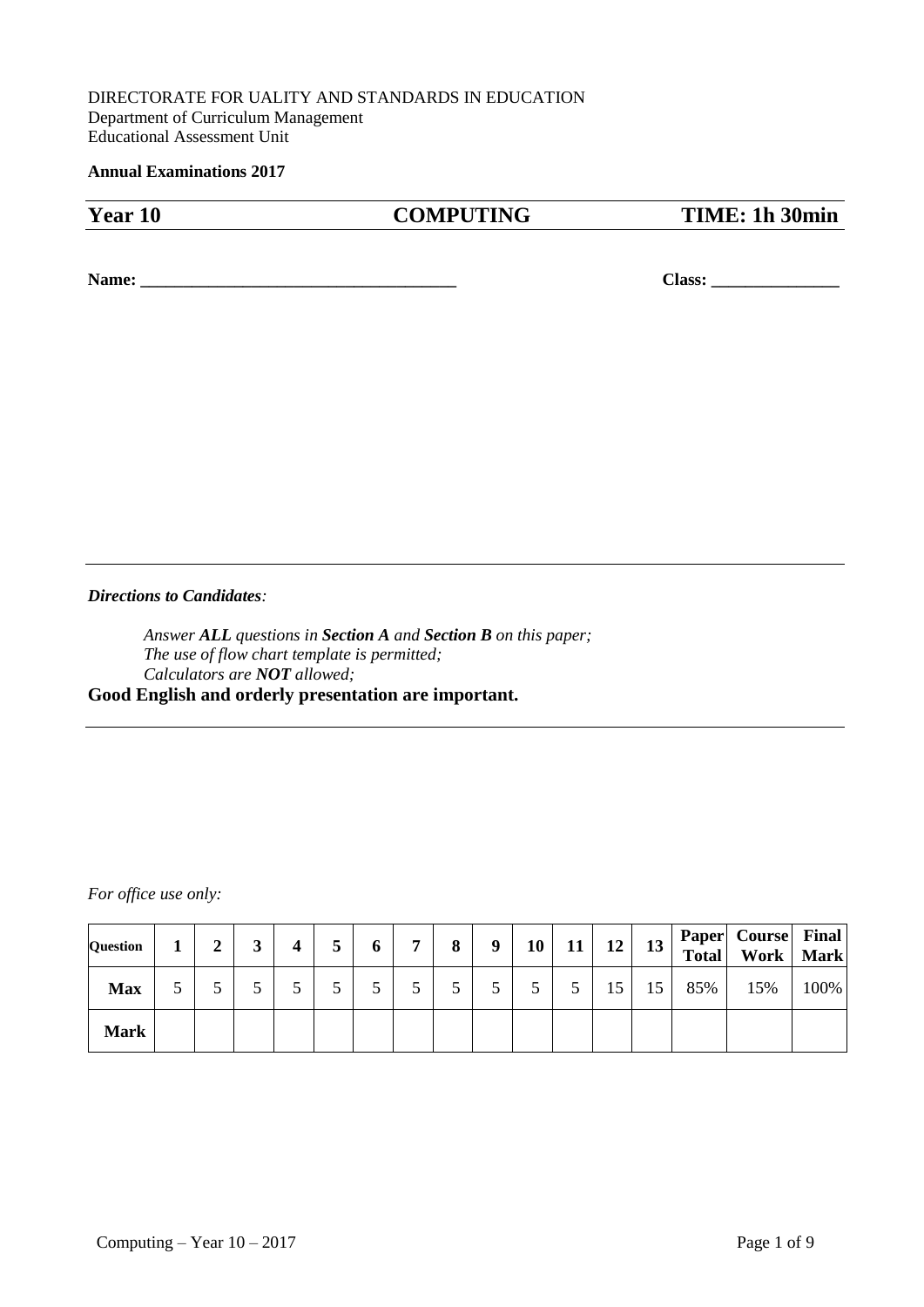### **Section A**

1. For each **application**, tick  $(\checkmark)$  where it is **mostly** used.

|                |                      | <b>Education</b> | <b>Industry</b> | <b>Travel</b> |                   |
|----------------|----------------------|------------------|-----------------|---------------|-------------------|
| a.             | Robotics:            |                  |                 |               | [1]               |
| $b$ .          | CAD-CAM:             |                  |                 |               | $\lceil 1 \rceil$ |
| $\mathbf{c}$ . | GPS:                 |                  |                 |               |                   |
| d.             | CAL:                 |                  |                 |               | $[1]$             |
| e.             | Air traffic control: |                  |                 |               | $[1]$             |

2. The contents below are found in the **User**, **Technical** or **Program Documentation**. For each content, write the documentation it is found in.

| a. | Valid types of data entry: | $\lceil 1 \rceil$ |
|----|----------------------------|-------------------|
| b. | Output screenshots:        | $\lceil 1 \rceil$ |
| c. | Flowcharts:                | $\lceil 1 \rceil$ |
| d. | Memory requirements:       | $\lceil 1 \rceil$ |
| e. | Source code:               |                   |

3. Write **True** or **False** for each of the CPU statements below.

| a.             | Cycles per second refer to the speed of the CPU:             |                   |
|----------------|--------------------------------------------------------------|-------------------|
| b.             | With 7 bits one can represent 128 symbols:                   | $\lceil 1 \rceil$ |
| $\mathbf{c}$ . | Numeric overflow usually occurs when<br>subtracting numbers: |                   |
|                | Nano seconds are units of time measurement:                  |                   |
| e.             | MHz is greater than GHz:                                     |                   |

4. a. Give one use of **logic gates** in computing.

[1]

b. The symbol and Boolean expression of the OR gate are:

i.

|               | Gate: OR                  | $^{14}$ |
|---------------|---------------------------|---------|
| <b>Symbol</b> | <b>Boolean expression</b> |         |
|               | $C = A + B$               |         |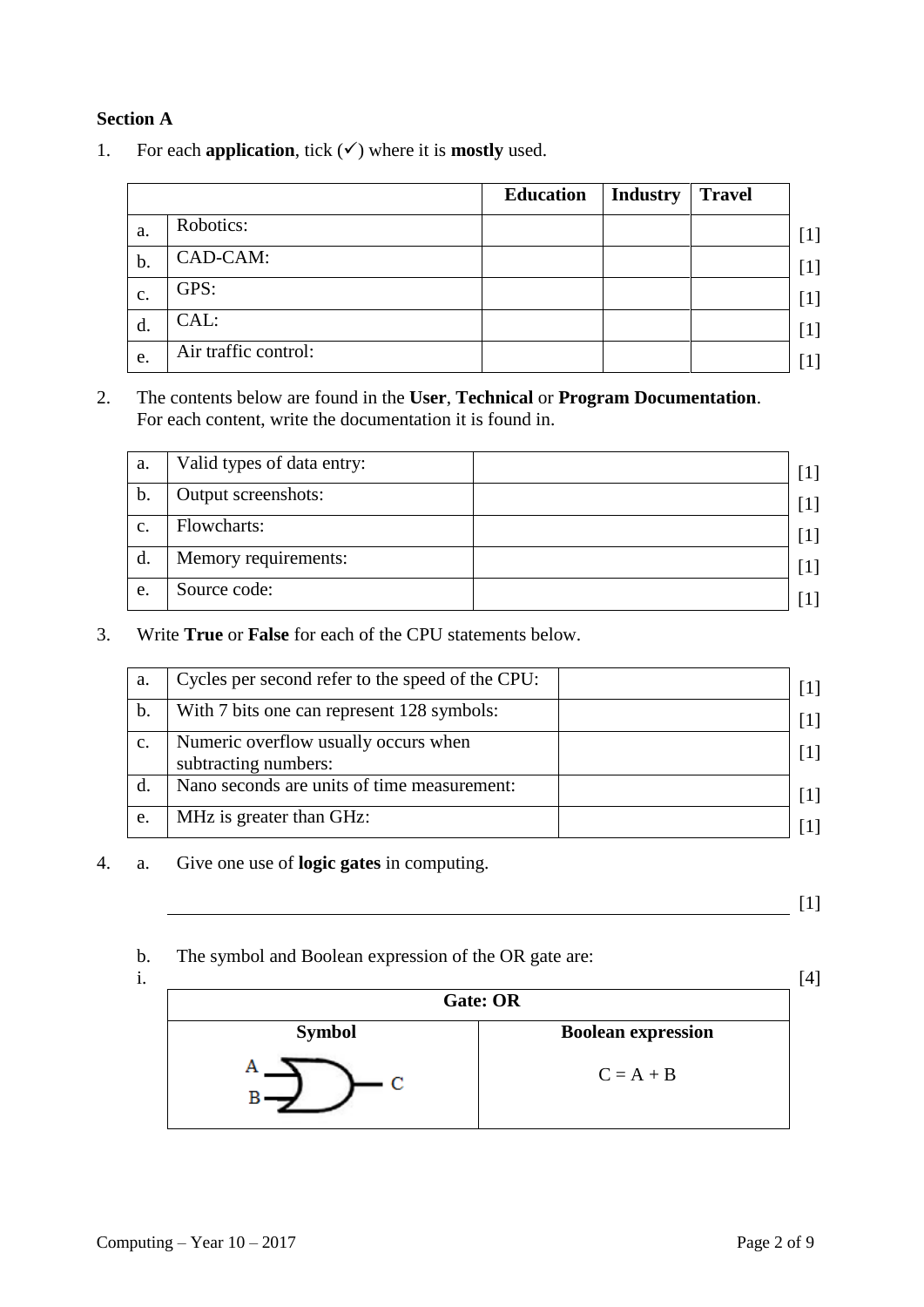|               | Gate:                     |
|---------------|---------------------------|
| <b>Symbol</b> | <b>Boolean expression</b> |
|               | Gate:                     |
| <b>Symbol</b> | <b>Boolean expression</b> |

## 5. a. What is a computer **register**?

[2]

- b. i. Add the binary numbers:  $101010 + 111111 + 110110$ .
	- ii. Convert your answer to decimal. [3]

# i. **Addition:**

## ii. **Conversion:**

*Working space:*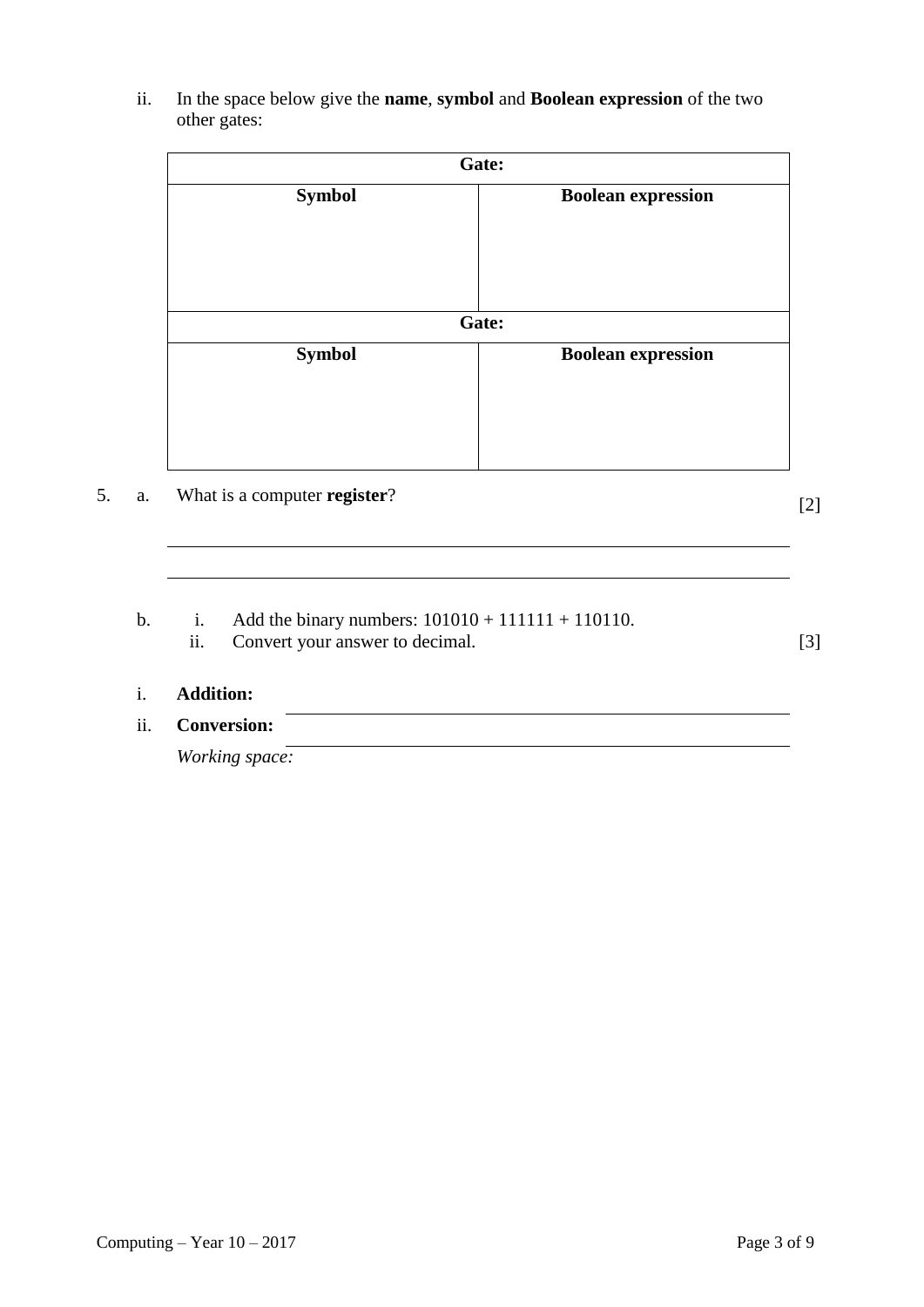## 6. a. **10111110** and **01011111** are two 8-bit Two's complement (2C) binary numbers.

- i. Which one of the two numbers is negative, and why?
- ii. What happens if the addition of the two numbers is stored in an 8-bit register?

| i.  | <b>Negative:</b><br>Why?                                     | $[3]$             |
|-----|--------------------------------------------------------------|-------------------|
| ii. | <b>Answer:</b>                                               |                   |
| b.  | Convert -11110 to an 8-bit 2C binary number<br>$-111_{10} =$ | $\lceil 2 \rceil$ |

| Space for working: |  |  |
|--------------------|--|--|
|                    |  |  |
|                    |  |  |
|                    |  |  |
|                    |  |  |

7. Study the logic diagram below and then:

- i. Construct its **truth table**.
- ii. Extract the **Boolean expression**.



i. **Truth table:**

ii. **Boolean Expression:**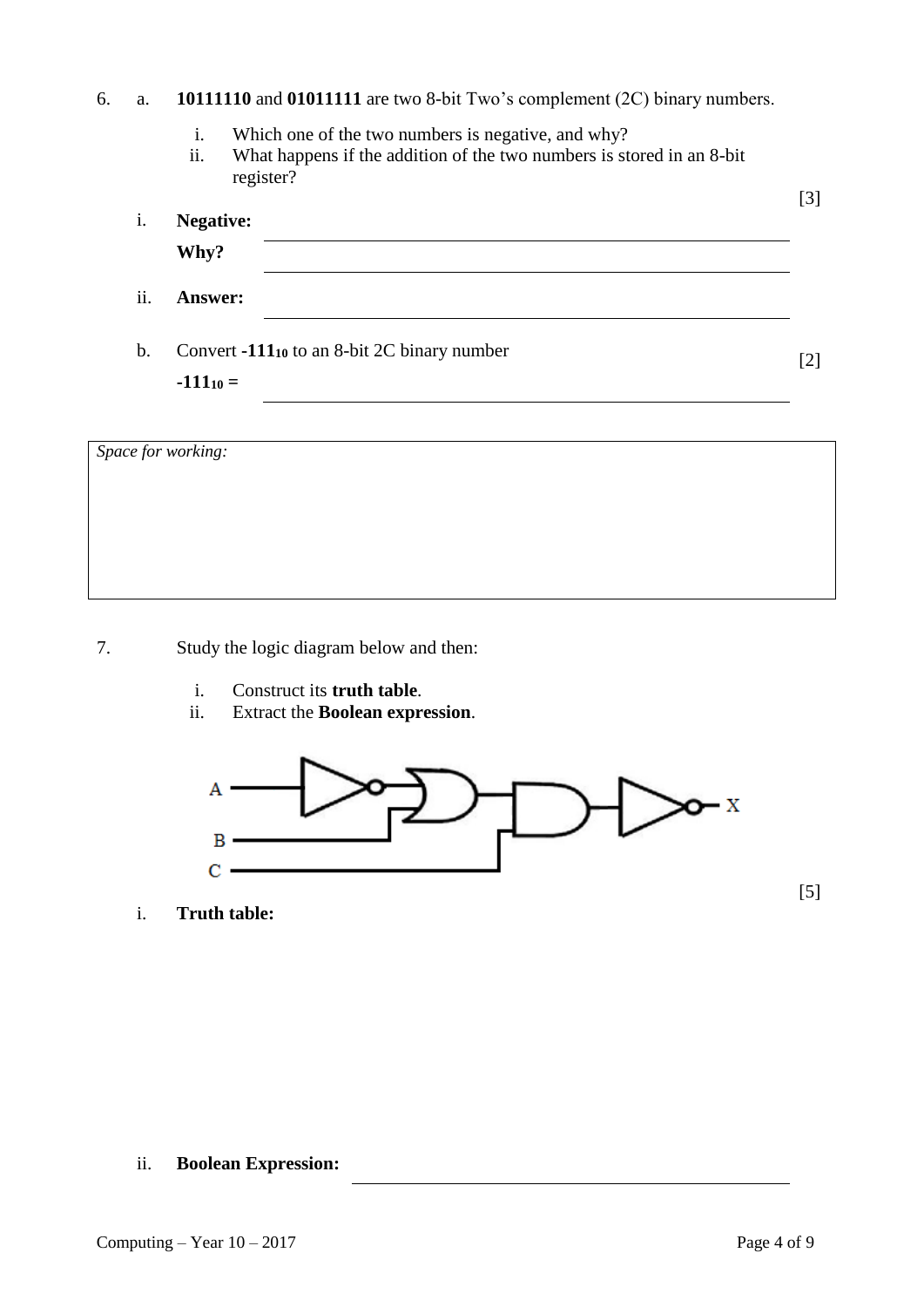| 8.  | a.             | What is customisable software?                                                                                                                                                                                                                           | [2]               |
|-----|----------------|----------------------------------------------------------------------------------------------------------------------------------------------------------------------------------------------------------------------------------------------------------|-------------------|
|     |                | <b>Customisable:</b>                                                                                                                                                                                                                                     |                   |
|     | $\mathbf b$ .  | Give an advantage and a disadvantage of off-the-shelf software.<br><b>Advantage:</b>                                                                                                                                                                     | $\lceil 2 \rceil$ |
|     |                | Disadvantage:                                                                                                                                                                                                                                            |                   |
|     | c.             | When <b>installing</b> a program, one is usually asked to check some <b>system</b><br>requirements. Give one requirement which is usually asked for.                                                                                                     | [1]               |
|     |                | <b>Requirement:</b><br><u> 1980 - Jan Stein Stein Stein Stein Stein Stein Stein Stein Stein Stein Stein Stein Stein Stein Stein Stein S</u>                                                                                                              |                   |
| 9.  |                | <b>Run-time</b> error is one type of programming errors.<br>When do run-time errors usually occur?<br>$\mathbf{1}$ .<br>ii.<br>Give and briefly explain the other two programming errors.<br>For each error justify your answer with an example.<br>iii. | $\lceil 5 \rceil$ |
|     | i.             | <b>Run-time errors:</b>                                                                                                                                                                                                                                  |                   |
|     | ii.            | 1 <sup>st</sup> Error & Explanation:                                                                                                                                                                                                                     |                   |
|     |                | $2nd$ Error & Explanation:                                                                                                                                                                                                                               |                   |
|     | <i>iii.</i>    | <b>Example of 1st Error:</b>                                                                                                                                                                                                                             |                   |
|     |                | <b>Example of 2<sup>nd</sup> Error:</b>                                                                                                                                                                                                                  |                   |
| 10. | a.             | What is <b>test data</b> ?<br>i.<br>Using the Java instructions below, what suitable test data can be used to<br>$\overline{\mathbf{11}}$ .<br>test the instructions. Justify your answer by giving a brief explanation.                                 |                   |
|     | $\mathbf{i}$ . | <i>for (int i =1; i &lt; 11; i++) {</i><br>System.out.println("Count is: " + i);<br>$\prime$                                                                                                                                                             | $\lceil 3 \rceil$ |
|     |                | <b>Test data:</b>                                                                                                                                                                                                                                        |                   |
|     | ii.            | Suitable test data:                                                                                                                                                                                                                                      |                   |
|     |                |                                                                                                                                                                                                                                                          |                   |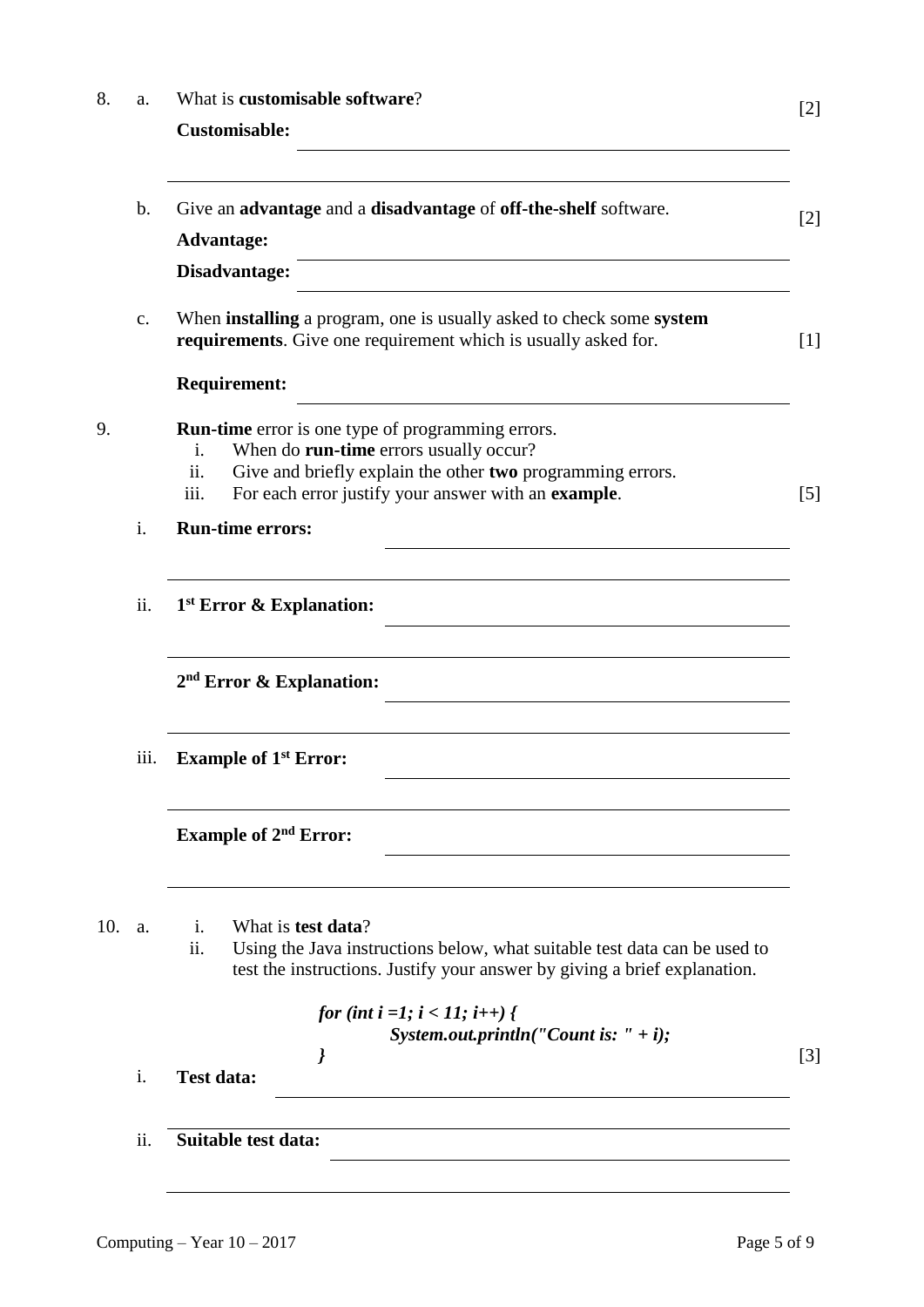| program manually.<br>Name: | Name and explain one method which can be used to check the output of a                                                                                                                                                |
|----------------------------|-----------------------------------------------------------------------------------------------------------------------------------------------------------------------------------------------------------------------|
| <b>Explanation:</b>        |                                                                                                                                                                                                                       |
|                            | Fetch and execute cycle is the process by which a computer retrieves an<br>instruction from memory, determines, and carries the necessary actions. Give the<br>first five steps of the cycle (the last one is given). |
|                            |                                                                                                                                                                                                                       |
|                            |                                                                                                                                                                                                                       |
|                            |                                                                                                                                                                                                                       |
|                            |                                                                                                                                                                                                                       |
|                            |                                                                                                                                                                                                                       |
|                            |                                                                                                                                                                                                                       |

6. Go back to step 1.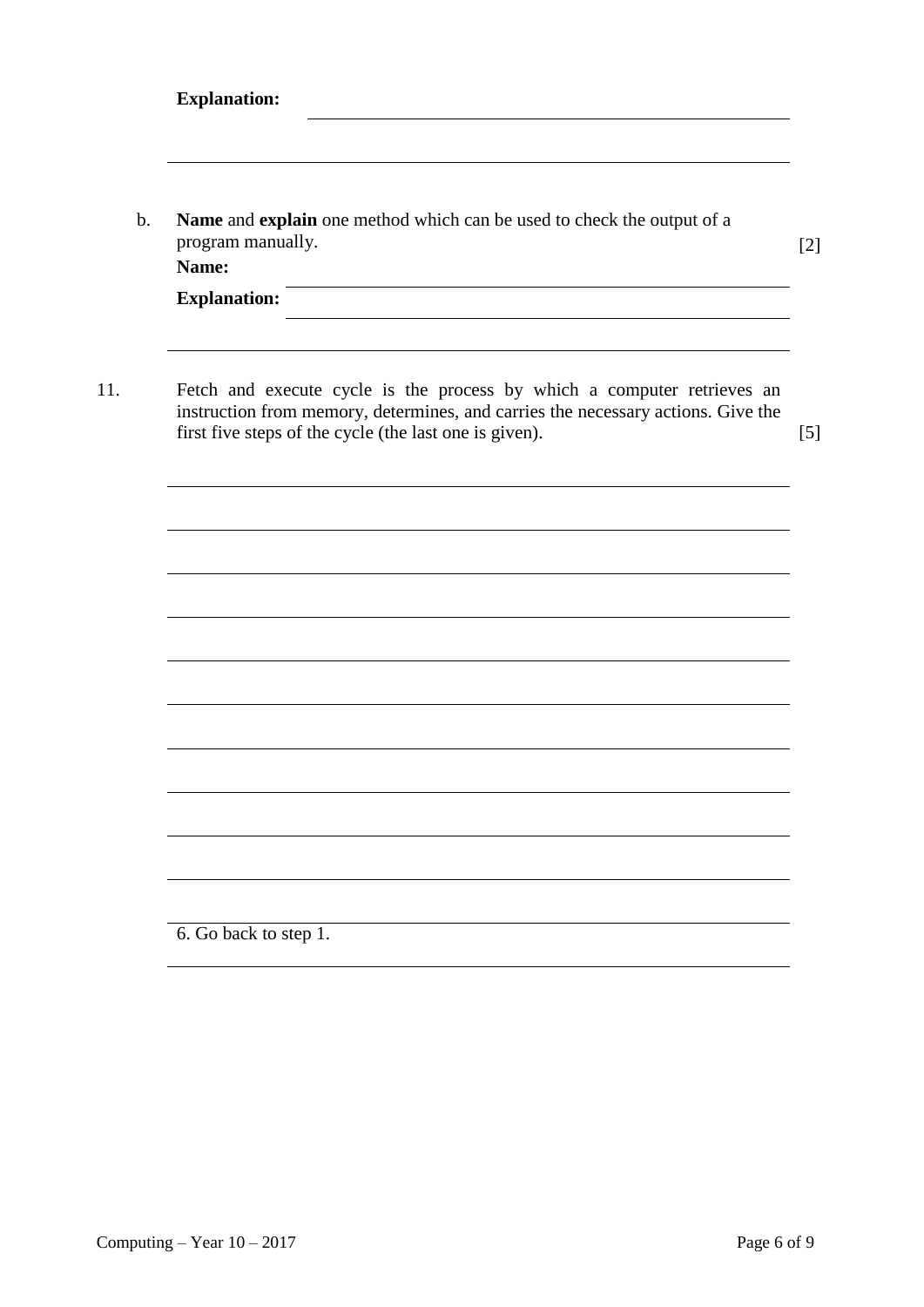### **Section B**

- 12. The CPU is at the heart of a computer system.
	- a. Give the term for the following CPU components. [5]

|      | <b>Definition</b>                                       | <b>Component Name</b> |
|------|---------------------------------------------------------|-----------------------|
|      | A CPU component responsible for mathematical            |                       |
|      | computations and logic operations.                      |                       |
| ii.  | A CPU component that directs all its operations.        |                       |
|      |                                                         |                       |
| iii. | A small, temporary storage location inside the CPU that |                       |
|      | holds the instruction currently being executed.         |                       |
| iv.  | A CPU register that stores intermediate logic and       |                       |
|      | mathematical results.                                   |                       |
| V.   | A small, temporary storage location inside the CPU that |                       |
|      | holds the memory address of the next instruction.       |                       |

b. The CPU is central in determining a computer's speed. Name and briefly describe **two** things that determine CPU speed. [4]

|                  | <b>Name</b> | <b>Description</b> |
|------------------|-------------|--------------------|
| .,               |             |                    |
|                  |             |                    |
| $\ddotsc$<br>11. |             |                    |
|                  |             |                    |

- c. The address bus specifies which memory location is being accessed.
	- i. What is the address space of a computer with a 64-bit address bus? [1]
	- ii. Explain how the width of the address bus is relevant to computer performance. [2]
- d. New CPUs on the market are subjected to various benchmark tests that rate how [1]well they perform. Name **one** feature that may lead a CPU to perform better on a benchmark test.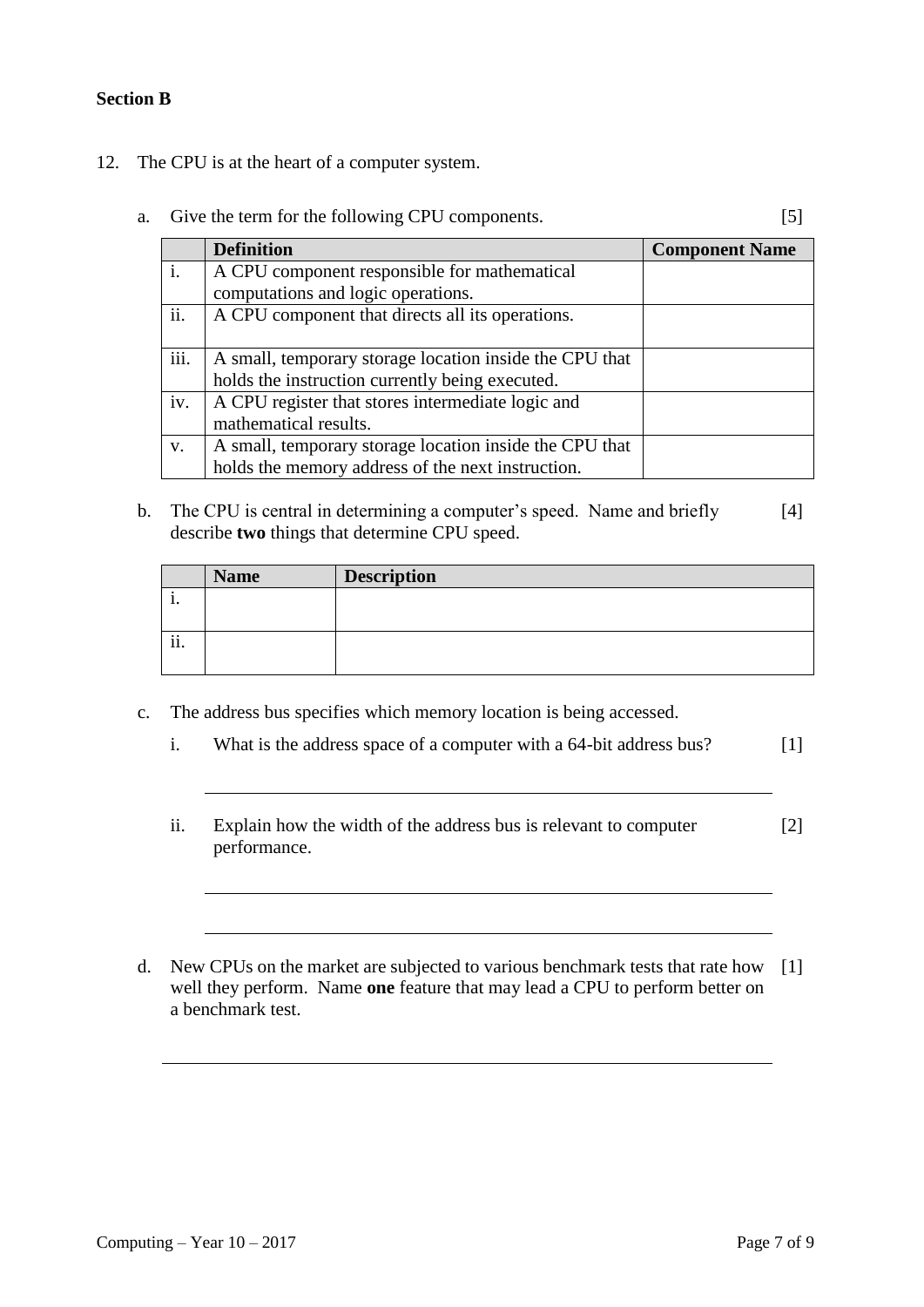- e. *Intel* is a tech company that names a range of its processors thus: *Core i3*, *Core*  [2] *i5*, *Core i7*. The *Core i7* is the higher end of the CPUs: they are more expensive but have a better performance rating. Suggest **two** situations when it would make sense to get a *Core i7*, despite the higher price.
	- i. ii.
- 13. A frame-making business is computerising its ordering and billing system. The software will work out the cost of a frame: including the wooden frame round the picture and the glass covering the picture. The application has a class called Frame.
	- a. Suggest 2 possible properties of class Frame and state their type. [2]

| <b>Property name</b> | <b>Property type</b> |
|----------------------|----------------------|
|                      |                      |
|                      |                      |

- b. The VAT rate is being declared as a constant at 18%. Write a line of code to [2] declare the constant VATRATE and assign it this value.
- c. Class Frame includes the following method called *findCost()*. Fill in the blanks [2] in the code below:

public \_\_\_\_\_\_\_\_\_\_ findCost(){

double totalCost = this.getFrameCost() + this.getGlassCost()

return \_\_\_\_\_\_\_\_\_\_\_\_\_\_*;*

}

d. Use the above code to deduce 2 methods in class Frame. [2]